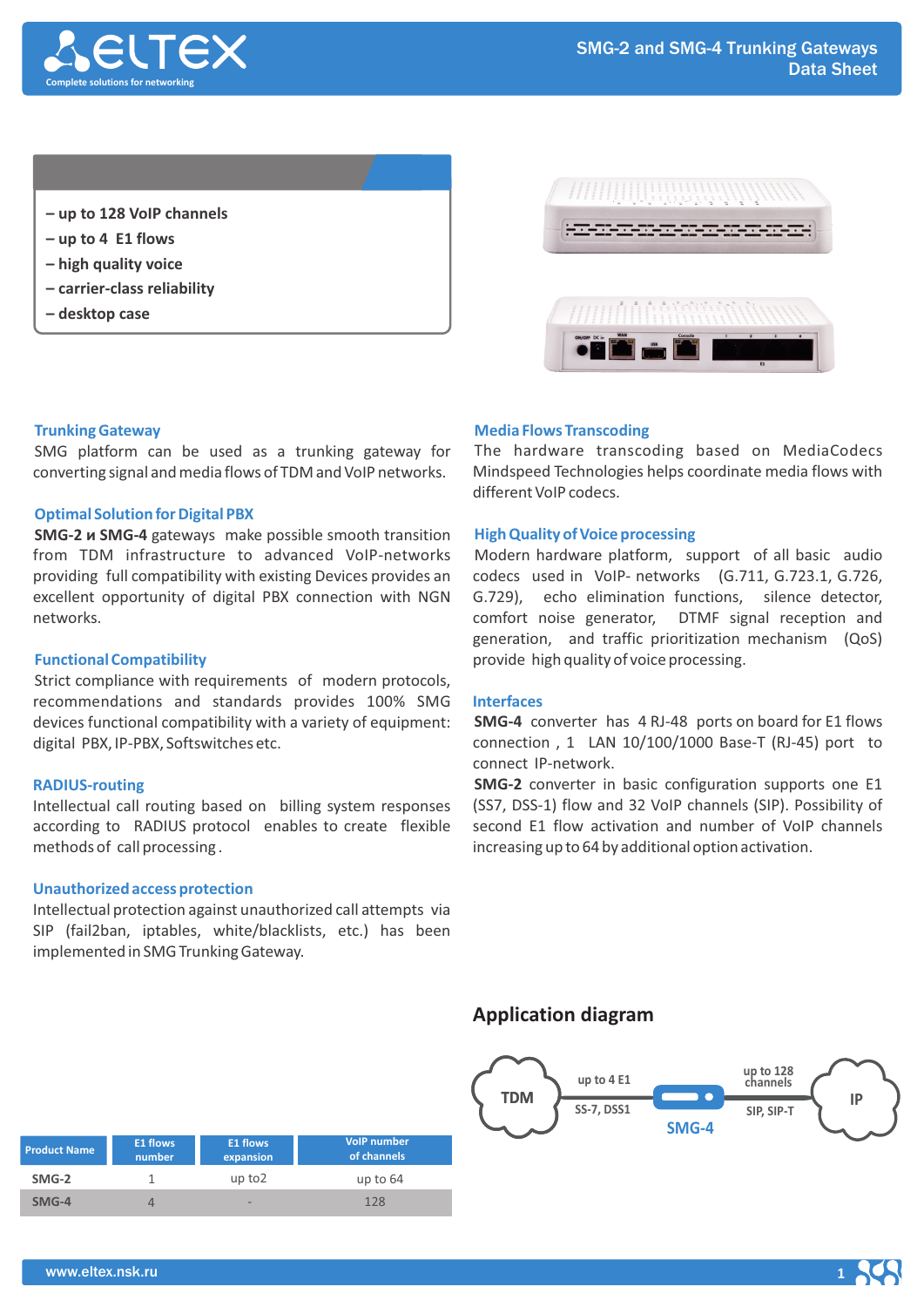

# Functional capabilities

## **Calls management**

- Called party (CdPN) or calling party (CgPN) number routing
- Before and after routing number modification
- Use of multiple number plans
- Trunk-group cutoff
- Call Control via RADIUS<sup>1</sup>
- Trunk-groups direct connection
- Prefix for few Trank-groups

## **Voice codecs**

– G.711 (a-law, µ-law), G.729 (A/B), G.723.1, G.726 (32 Kbps)

## **Fax support**

– T.38 Real-Time Fax, G.711 (a-law, µ-law) pass-through

## **Voice standard**

- VAD (Voice Activity Detection)
- CNG (Comfort Noise Generation
- AEC (echo cancellation, G.168 recommendation)

#### **Quality of Service (QoS)**

- Diffserv and 802.1р priority assignment for SIP and RTP
- Dynamic and static jitter buffer

## **DTMF**

- Outband (RFC 2833, SIP INFO)
- Inband (RFC 2833, SIP INFO)

## **Billing**

- RADIUS Accounting
- Different billing systems support: Hydra Billing, LAN Billing, Porta Billing, NetUP, BGBilling (integration with other systems is possible)
- Billing information recordering to CDR file and sending to FTP-remote server

## **TDM protocols**

 $-$  Ss $7$ 

<sup>1</sup>Optional

– PRI (Q.931)

## **VoIP protocols**

– SIP, SIP-T/SIP-I

#### **Capacity and Performance**

## **SMG-2**

- up to 64 VoIP channels
- $-$  up to 2 E1 flows (RJ-48)
- Maximum load intensity 40 cps

## **SMG-4**

- 128 VoIP channels
- $-4$  E1 flows (RJ-48)
- Maximum load intensity 40 cps

## **Flexibility**

- Single file download-upload of configuration
- Multiple network interfaces creating for (SIP, RTP) telephony with different IP-addresses
- Number plans multiple operating
- Signal channel SS7 redundancy
- Talking connection monitoring (by RTP or RTCP availability)
- Trunk registration of SIP-interfaces

## **Control and monitoring**

- Channel flows Е1 and VoIP monitoring on web-interface
- Emergency logging with opportunity to save logs on syslog-server
- Emergency notification by SNMP

## **Security**

- Access attempts to device output in syslog
- List of permitted IP addresses for device control access
- Access rights delimitation admin / user
- IP address control of RTP- counter flow source

## **Interfaces**

# **SMG-2**

- 1 x 10/100/1000 Base-T(RJ-45)
- $-1$  x E1 (RJ-48)
- $-1x$  add-on port E1 (RJ-48)<sup>1</sup>
- 1 x Console (RJ-45)
- $-1$  x USB 2.0 port

#### **SMG-4**

- $-1 \times 10/100/1000$  Base-T(RJ-45)
- $-4$  x E1 (RJ-48) ports
- 1 x Console (RJ-45) port
- $-1$  x USB 2.0 port

## **Physical characteristics**

- Power: 220V AC
- Temperature range: +5 $^{\circ}$ C to +40 $^{\circ}$ C
- Humidity: up to 80%
- Dimensions: 187х124х31 mm